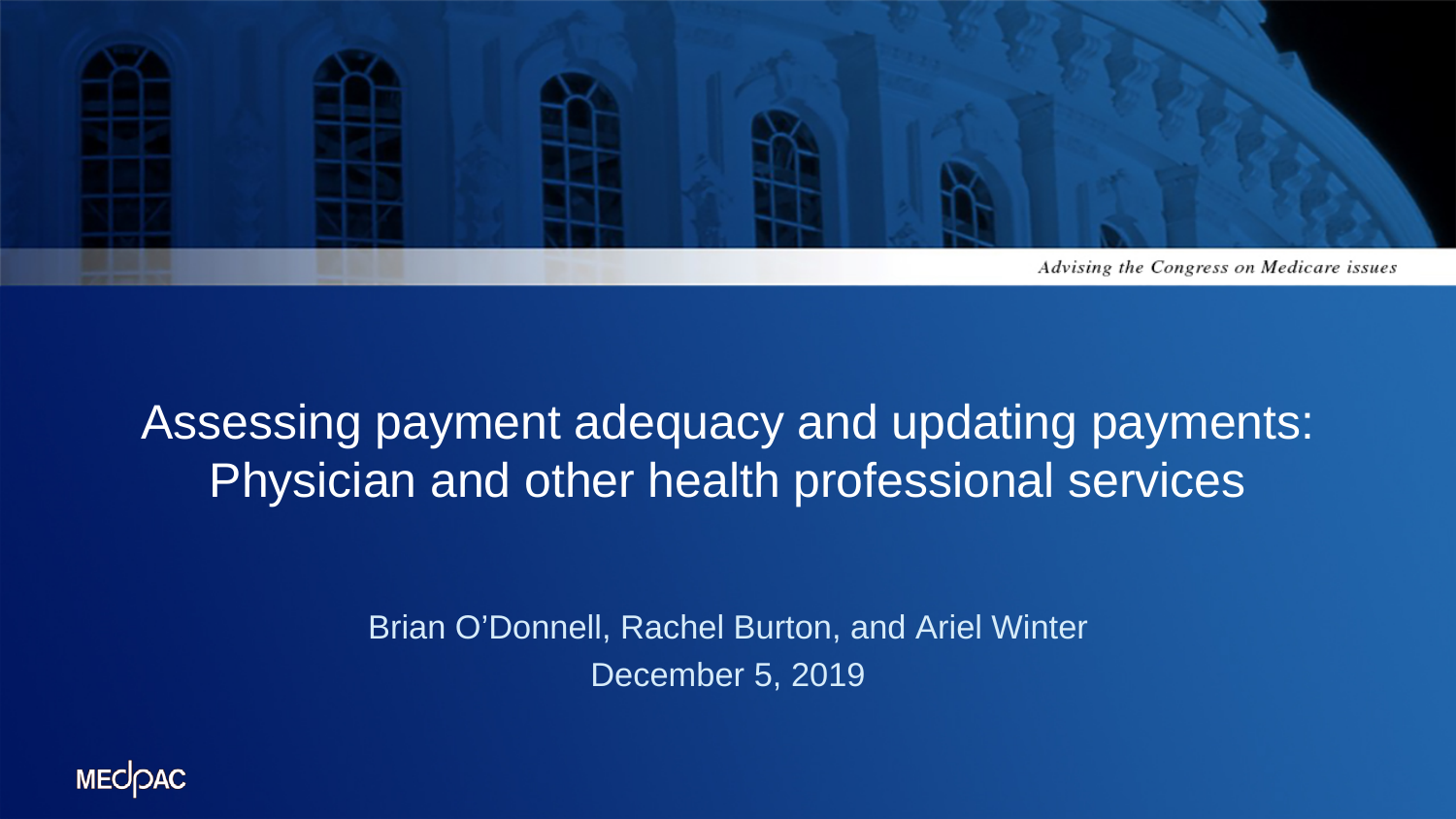## Background: The Medicare Physician Fee Schedule

- In 2018, Medicare paid \$70.5 billion for fee schedule services to about a million clinicians
- Fee schedule includes billing codes for over 7,000 discrete services
- Current law: no update in 2021 but clinicians can receive +/- 7% adjustment if in MIPS, plus a bonus for "exceptional" performance
	- 5% incentive payment if in an advanced alternative payment model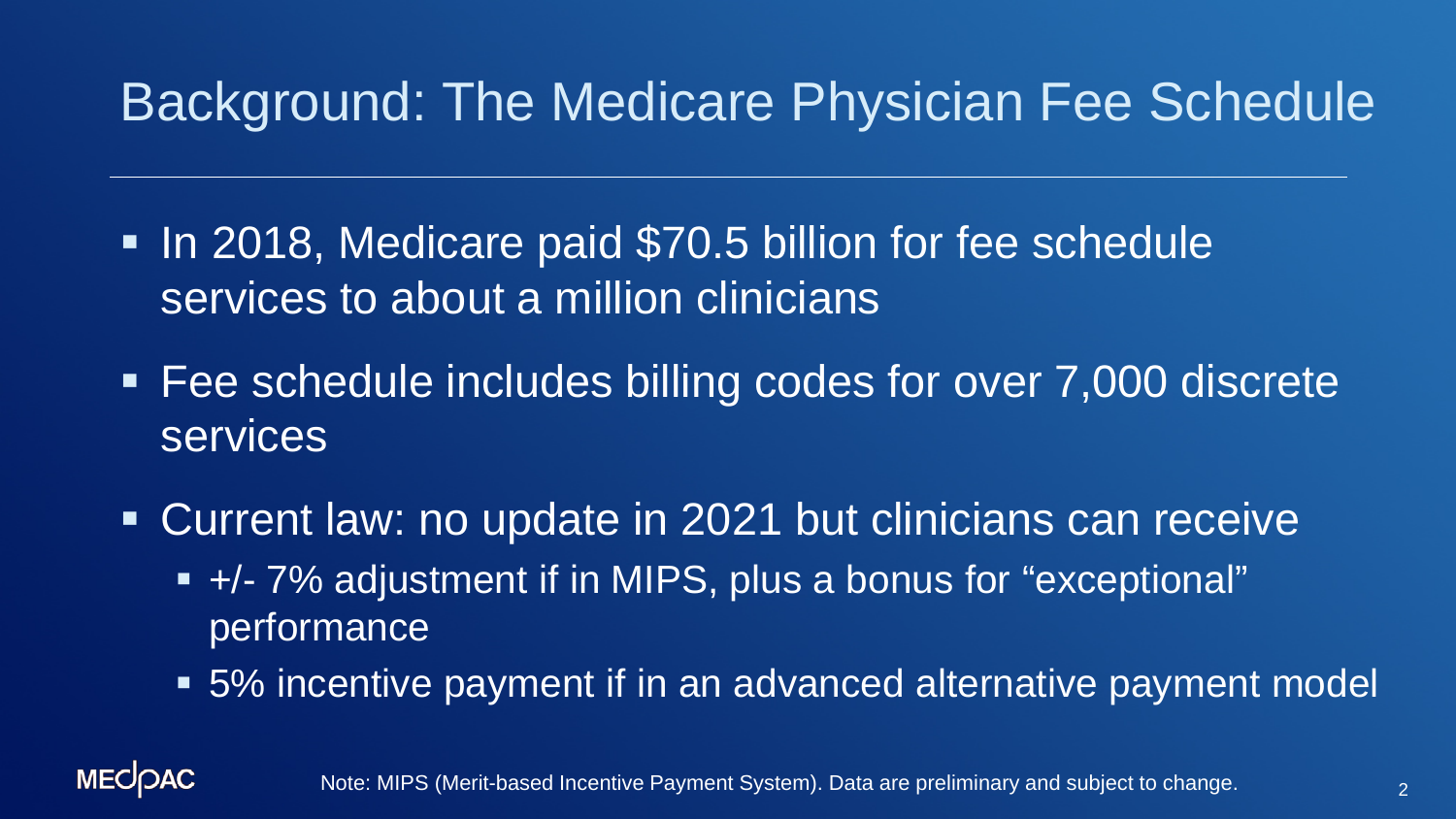

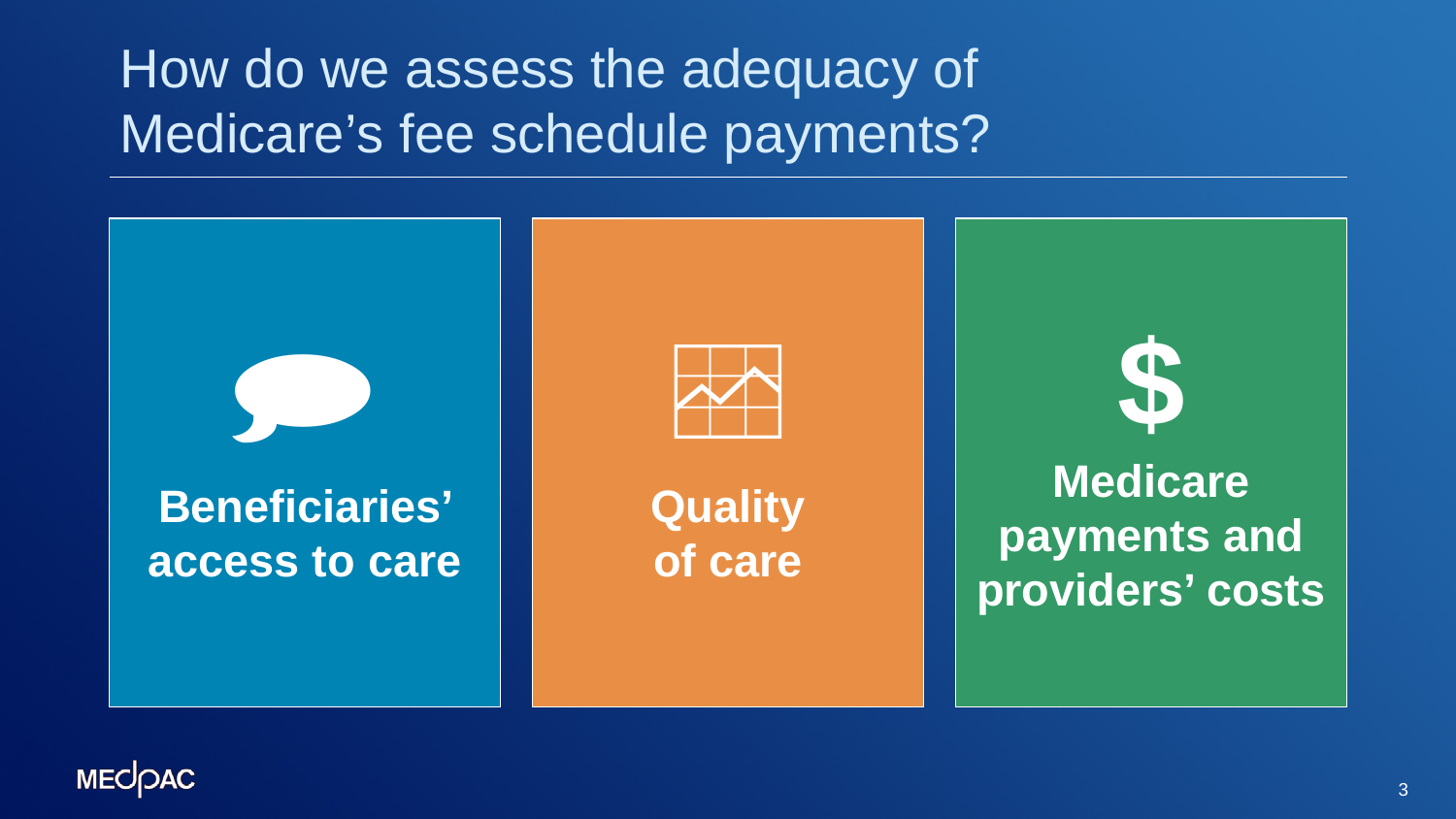

**O** Beneficiary-reported access to care

- Beneficiary focus groups
- Commission-sponsored survey
- Medicare Current Beneficiary Survey

**2** Supply of clinicians

**8 Number of clinician encounters** per beneficiary

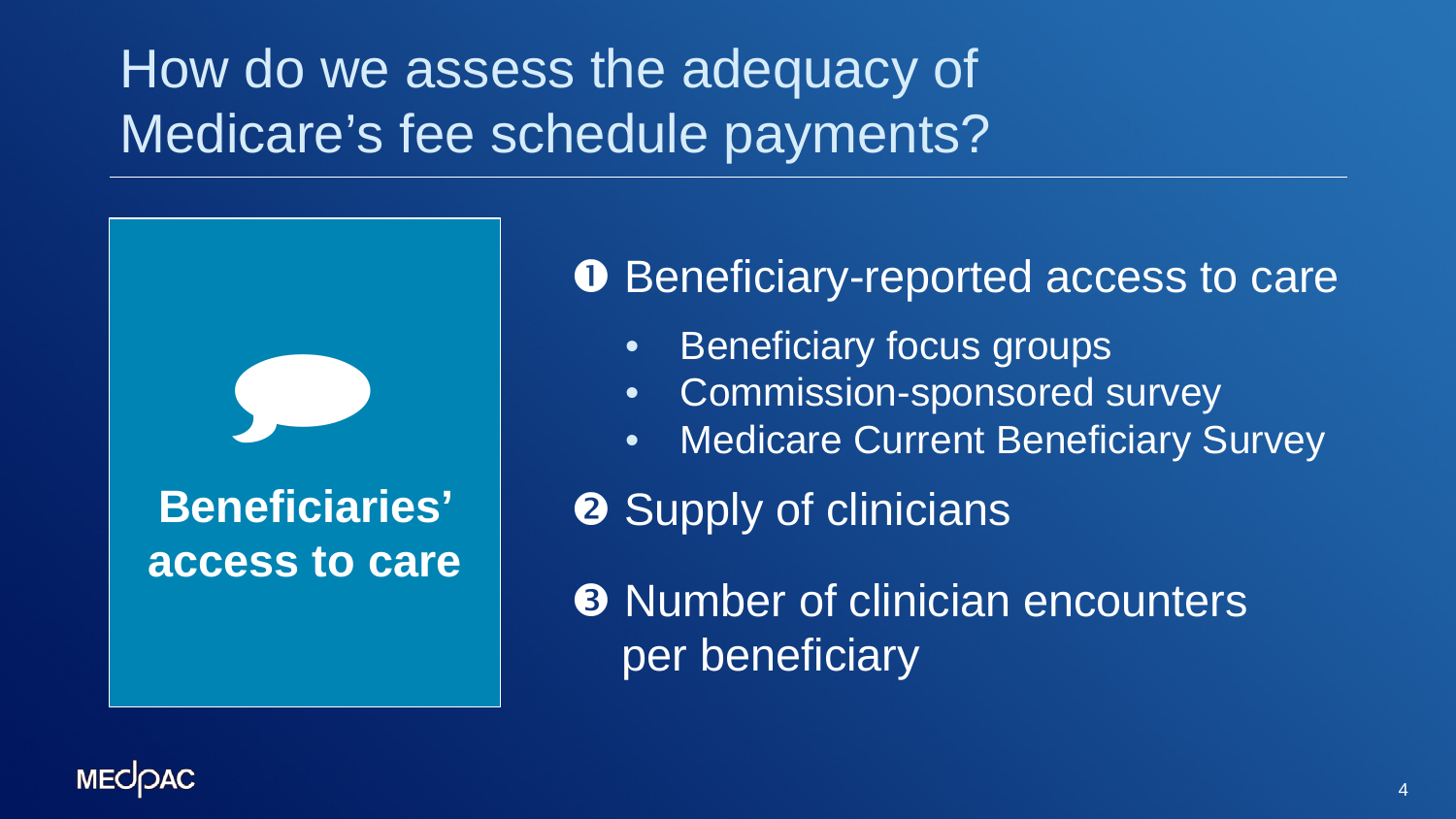#### Most beneficiaries report good access to care

- Most beneficiaries report no problem obtaining a doctor's appointment or finding a new physician in 2019
- Beneficiaries' reported access continues to be similar to or better than privately insured individuals ages 50-64
- Similar to individuals with private insurance, minority beneficiaries reported more difficulty accessing care
- Minimal differences in reported access between rural and urban beneficiaries



Sources: MedPAC-sponsored telephone survey, beneficiary focus groups, and Medicare Current Beneficiary Survey. Note: Data are preliminary and subject to change.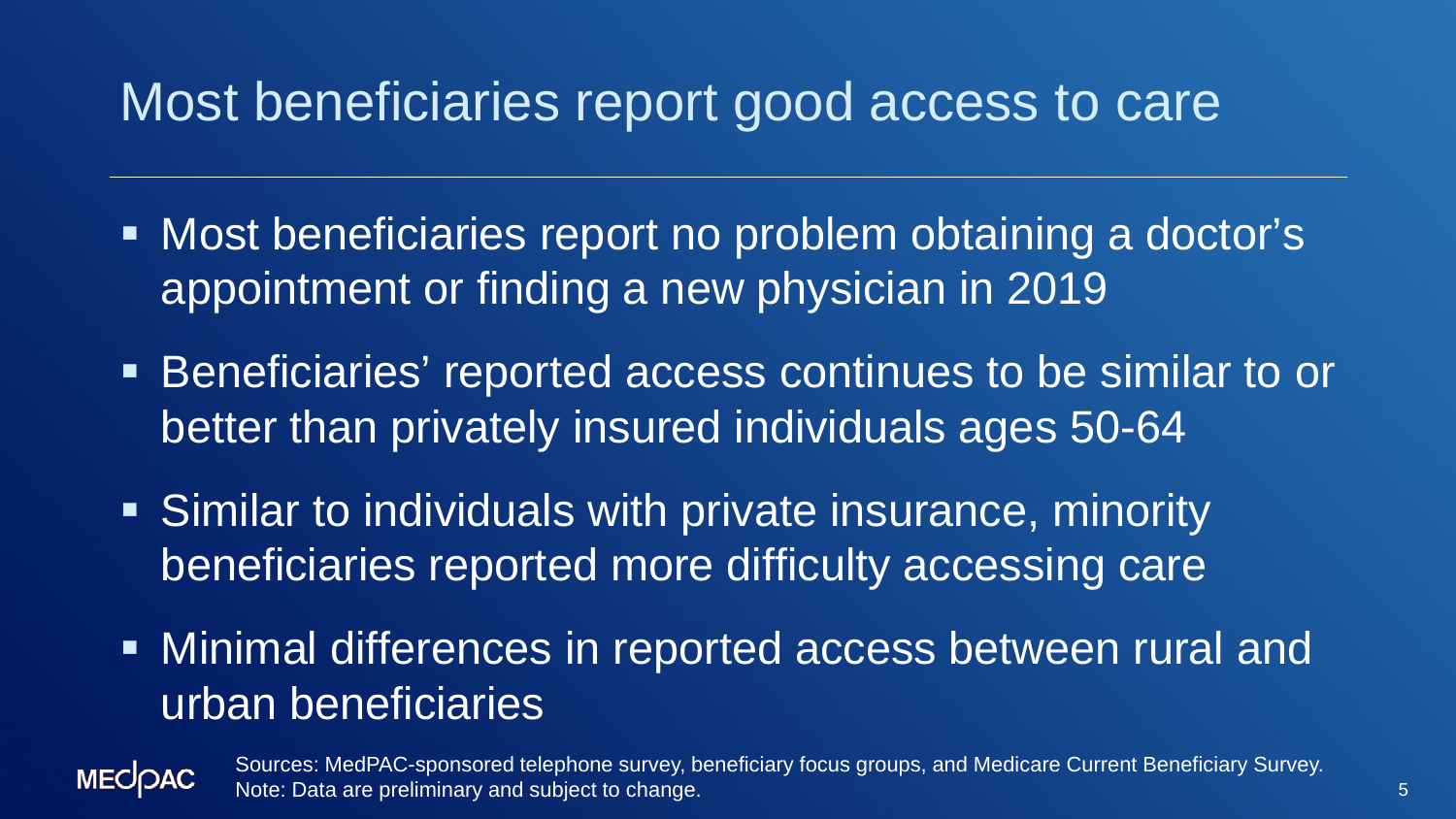### The supply of clinicians continues to grow

- **From 2017 to 2018, growth in the number of clinicians** billing the fee schedule (3.2%) outpaced beneficiary enrollment growth (2.3%)
- **Growth rates varied by the type and specialty of clinician** 
	- Rapid growth among APRNs/PAs
	- **Slight decline in number of primary care physicians**
- Nearly all clinicians who billed the fee schedule in 2018 accepted Medicare's payment rates as payment in full

**MECOAC** 

Sources: MedPAC analysis of Medicare claims data and Medicare Trustees report. Note: APRN (advanced practice registered nurse), PA (physician assistant). Data are preliminary and subject to change.

6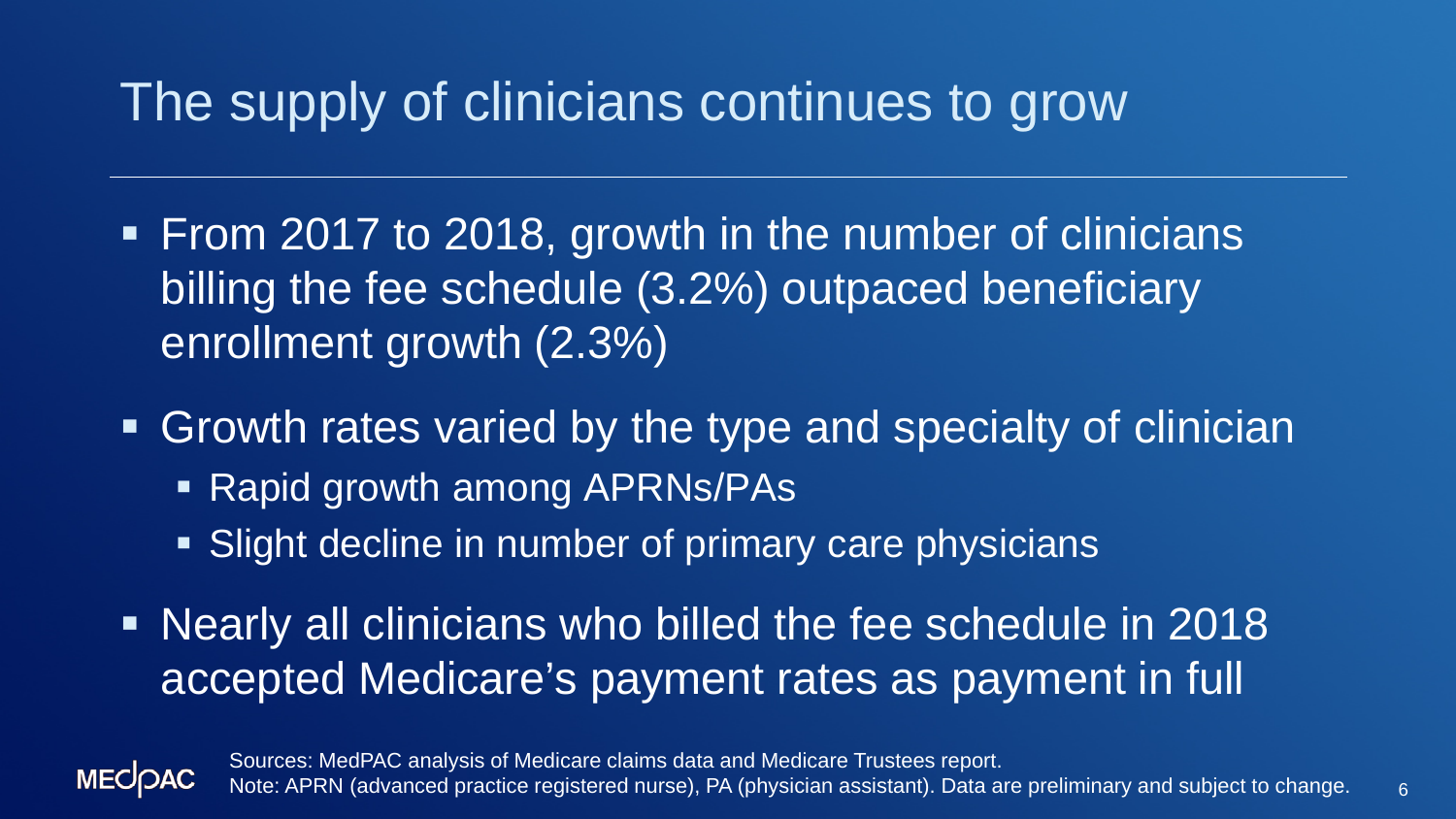## Number of encounters per beneficiary is growing

- Number of encounters per beneficiary with clinicians grew by an average of 1% per year from 2013 to 2018
- In 2018, nearly 60% of encounters involved a specialist physician
- **Growth in encounters varied by type and specialty of** clinician<sup>®</sup>
	- e.g., from 2013 to 2018, encounters per beneficiary with primary care physicians decreased by an average of 2.9% per year while encounters with APRNs/PA increased rapidly



7 Sources: MedPAC analysis of Medicare claims data and Medicare Trustees report. Note: APRN (advanced practice registered nurse), PA (physician assistant). Data are preliminary and subject to change.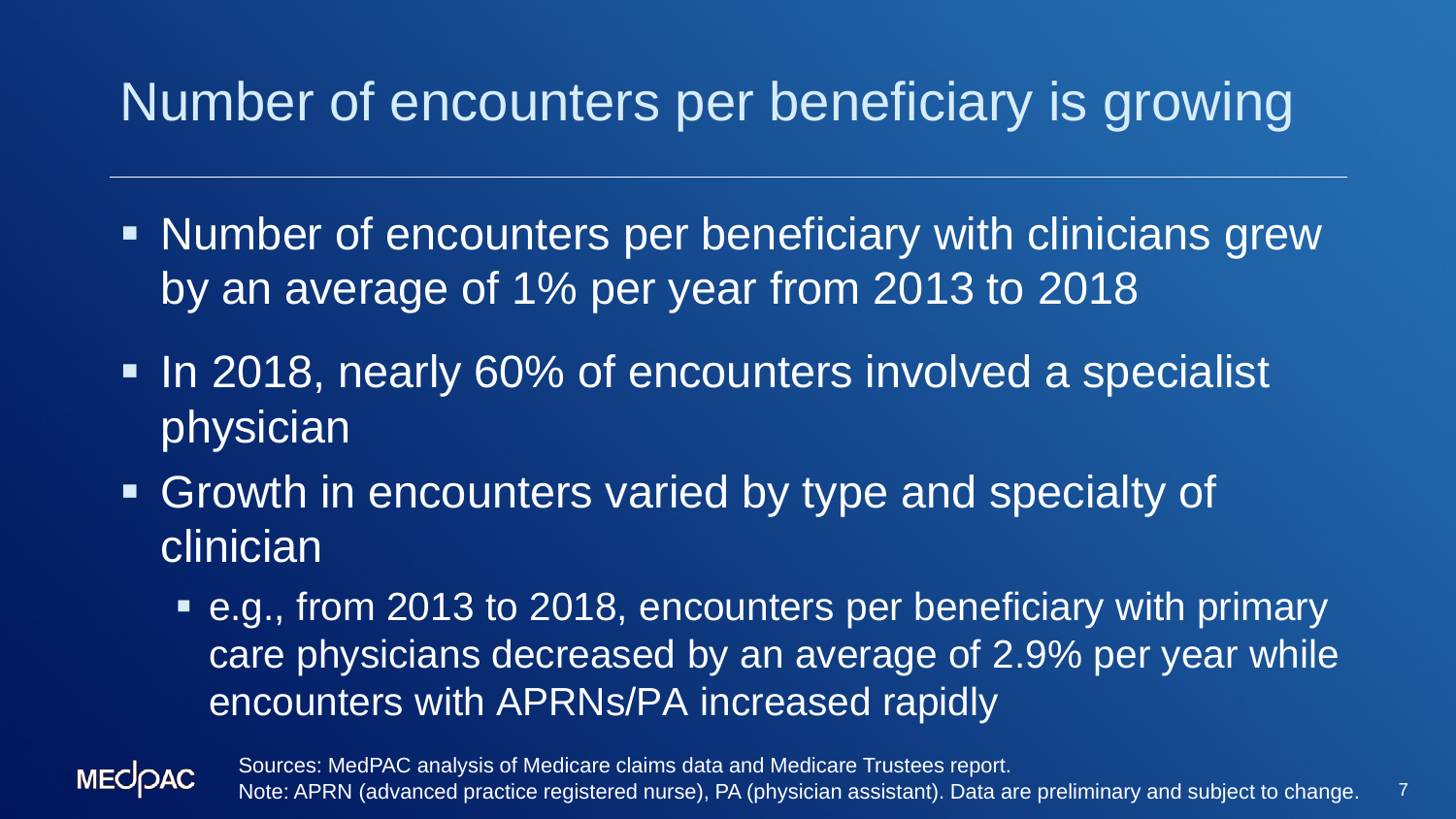

**Quality of care** **O** Medicare's approach to paying clinicians for quality

- MIPS payment adjustments
- A-APM bonuses

**2** MedPAC's assessment of quality

- Patient ratings of care quality
- Ambulatory care-sensitive hospital use

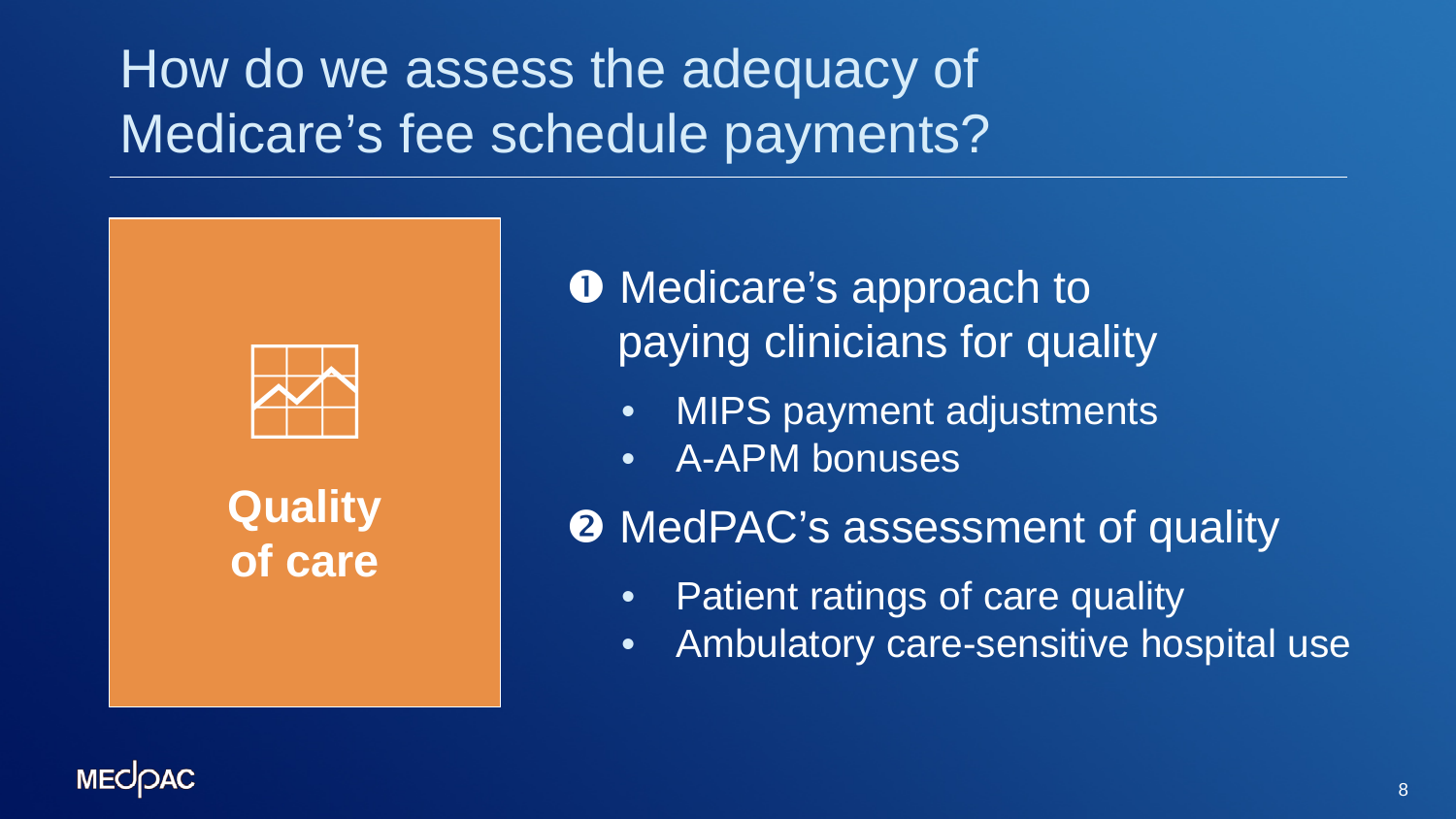## Most clinicians receive positive MIPS payment adjustments or 5% A-APM incentive payments

#### **Clinicians receiving positive MIPS adjustments**





■ CMS plans to use more outcome measures in MIPS starting in 2021





Source: CMS's publicly reported information on Quality Payment Program participation. Note: MIPS (Merit-based Incentive Payment System); A-APM (advanced alternative payment model).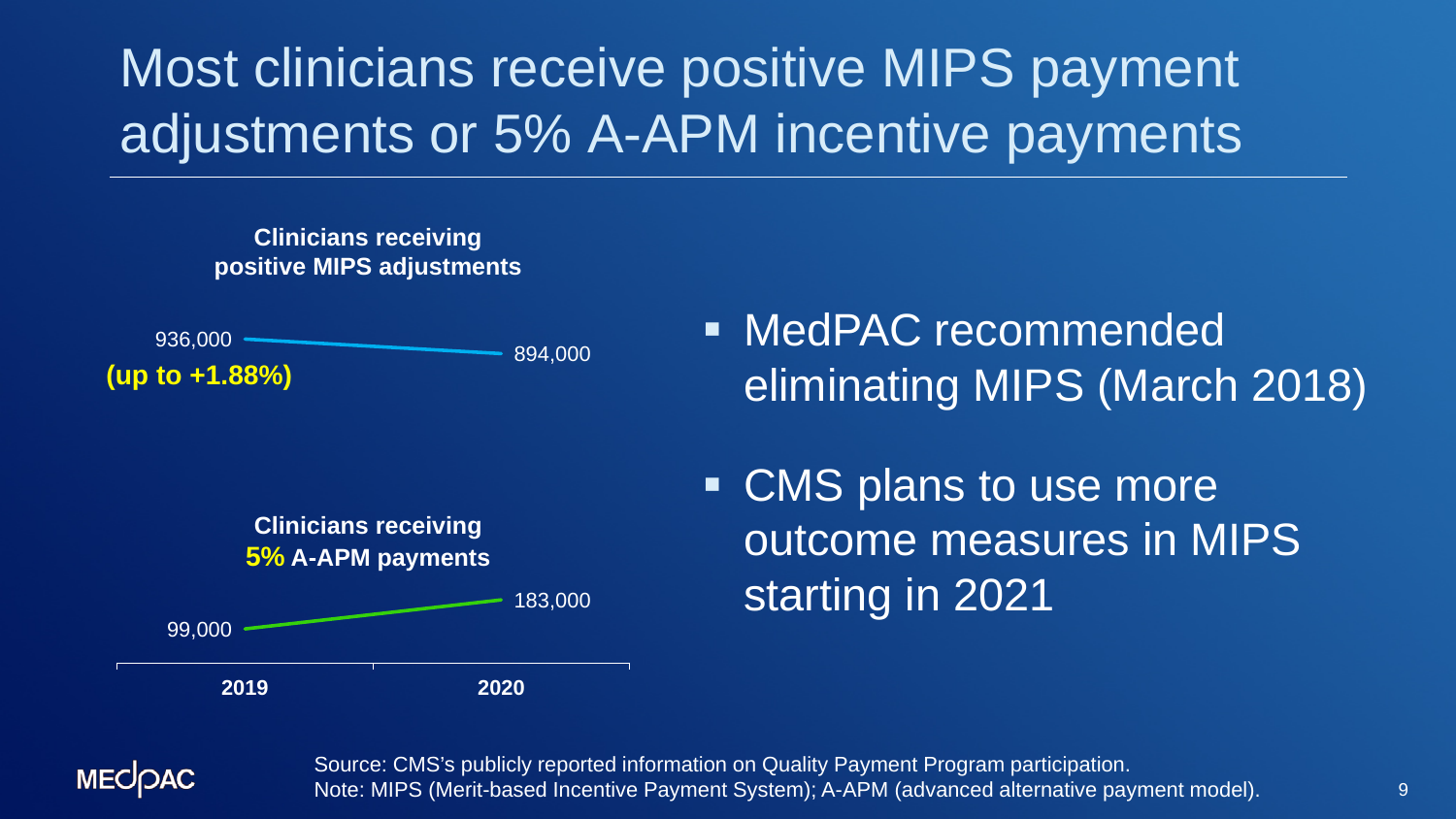## Population-based measures: Quality of ambulatory care is mixed

- CAHPS patient experience scores remain stable
	- Percent of FFS beneficiaries rating their care quality a 9 or 10:
		- 2014: 86%
		- 2018: 85%
- Geographic variation in rates of ambulatory care sensitive hospital use signals opportunities to improve
	- Rates of ambulatory care-sensitive hospitalizations and ED visits are about twice as high in some hospital service areas than others



Sources: FFS CAHPS mean scores publicly reported by CMS; MedPAC analysis of 2018 Medicare FFS claims data. Note: Data are preliminary and subject to change. ED (emergency department), CAHPS (Consumer Assessment of Health Providers and Systems).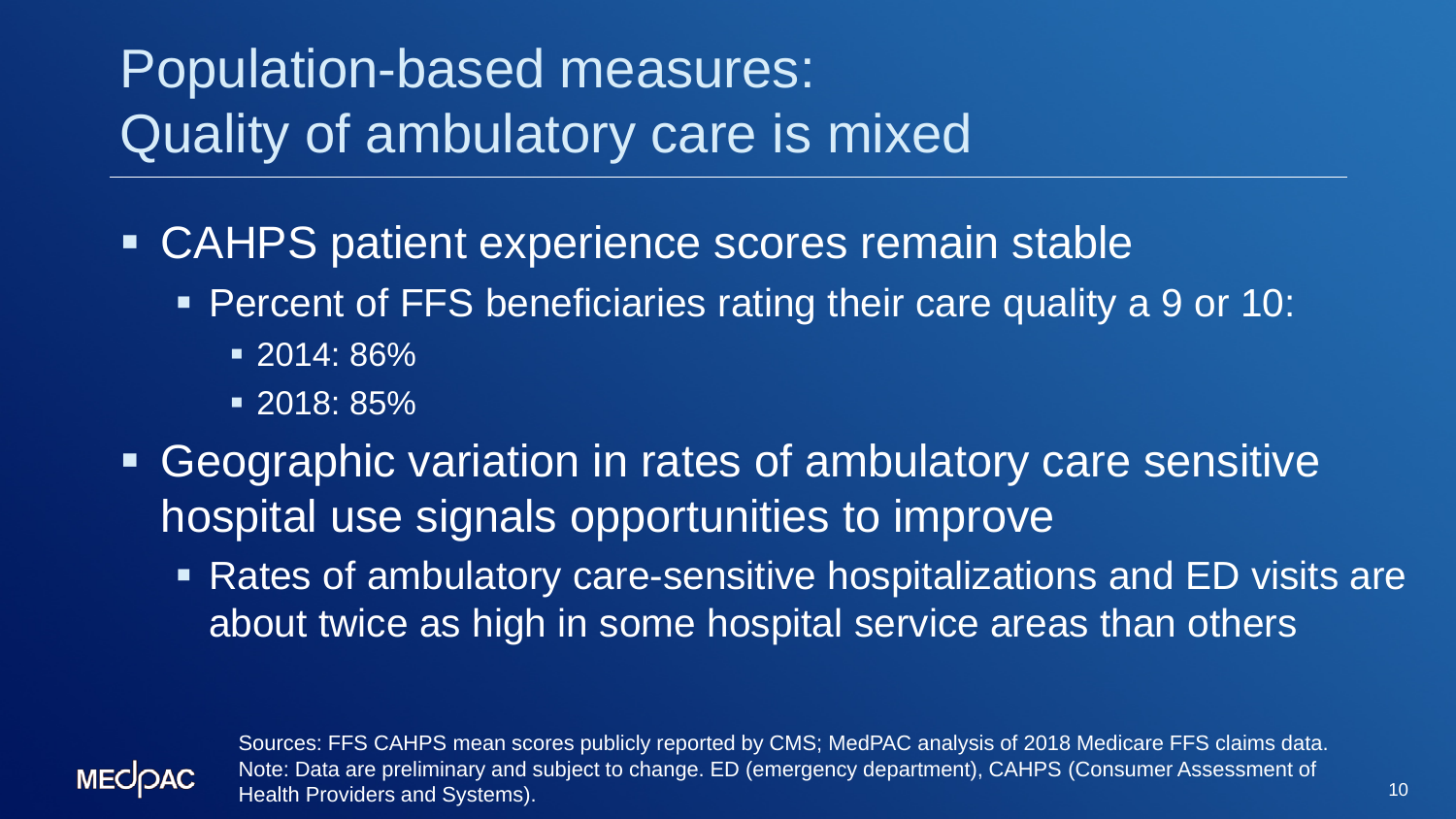

**O** Medicare payments per beneficiary **2** Clinicians' input costs **8** Ratio of commercial payment rates to Medicare's payment rates **<sup>O</sup>** Physician compensation

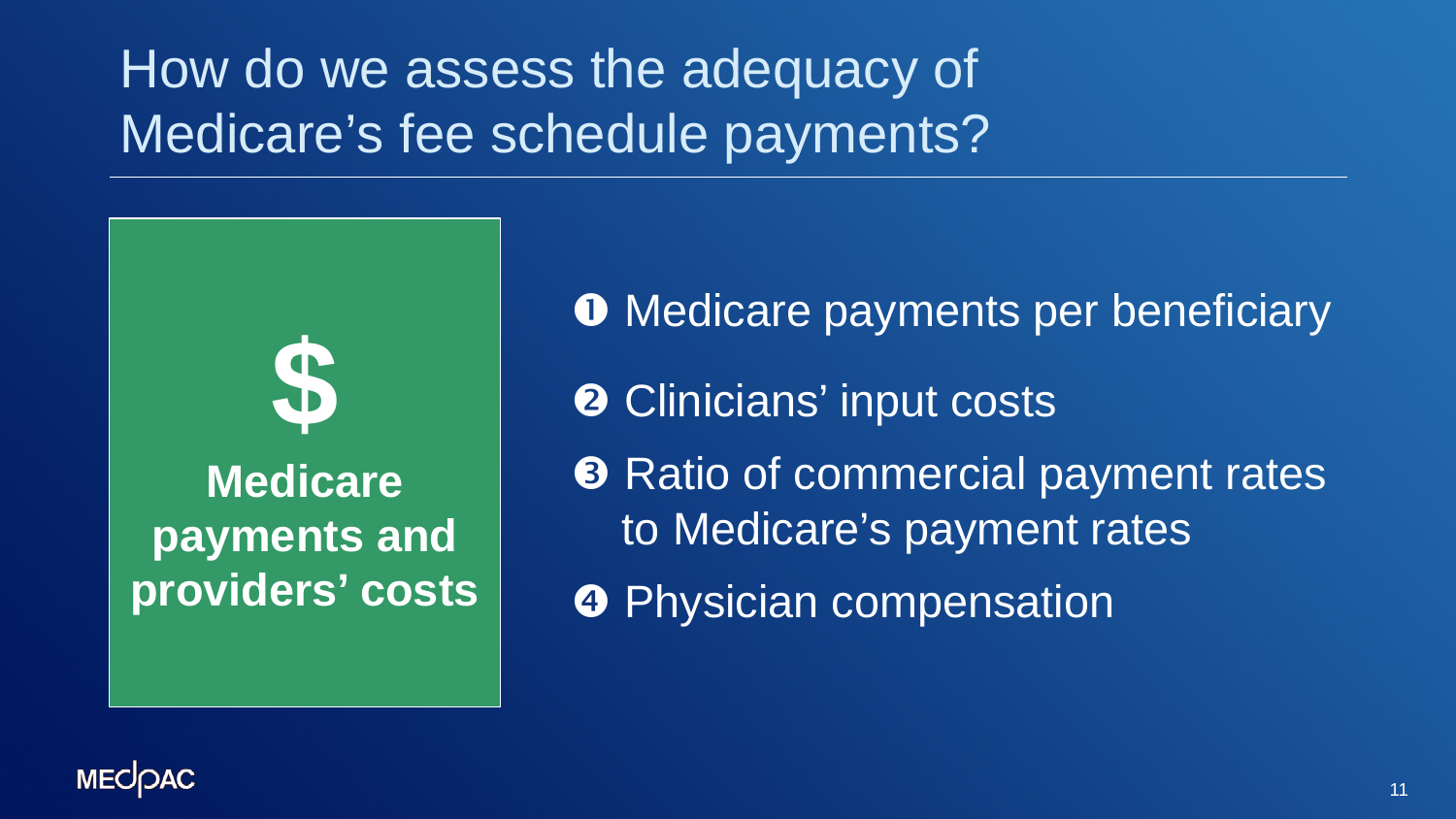#### Medicare payments and input costs are growing

- Allowed charges (program payments + beneficiary cost sharing) per beneficiary grew 2.3% from 2017-2018
	- Higher than the average annual growth from 2013-2017 (1.1%)
- Growth in allowed charges varied by type of service in 2018
	- Ranging from 1.9% for E&M services to 3.5% for other procedures
- **Increase in Medicare Economic Index (measure of input costs)** 
	- $\blacksquare$  1.7% in 2018
	- 2.6% in 2021 (projected)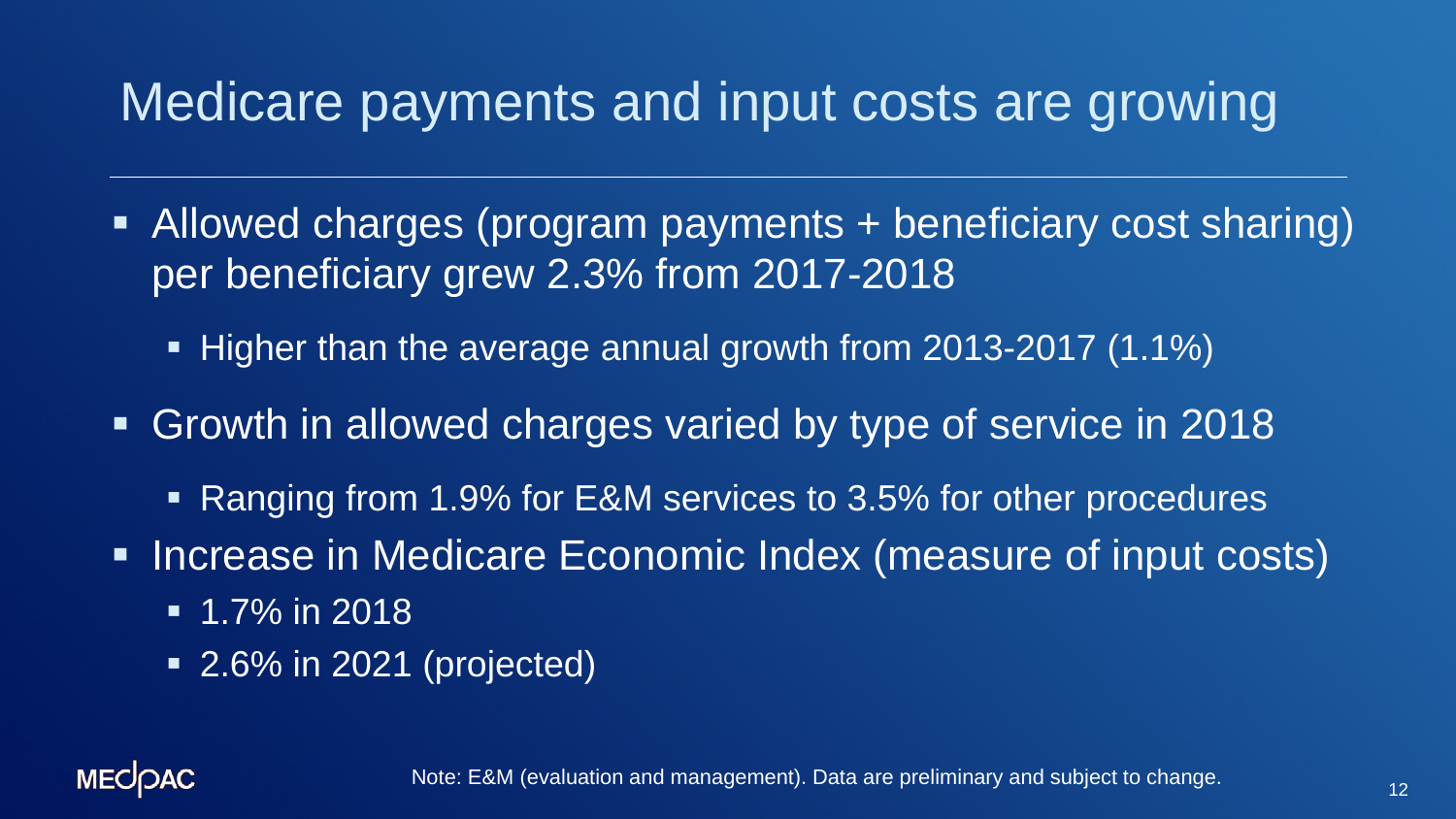Commercial payment rates were higher than Medicare payment rates for clinician services

- Commercial PPO rates were 135% of Medicare rates in 2018
	- **134% in 2017**
	- **122% in 2011**
- Ratio varied by type of service in 2018
	- e.g., 128% for E&M office visits, 169% for coronary artery surgery
- **Growth in commercial prices could be due to greater** consolidation of physician practices, which gives physicians more negotiating power with private plans

**MECOAC** 

Note: PPO (preferred provider organization). Data are preliminary and subject to change.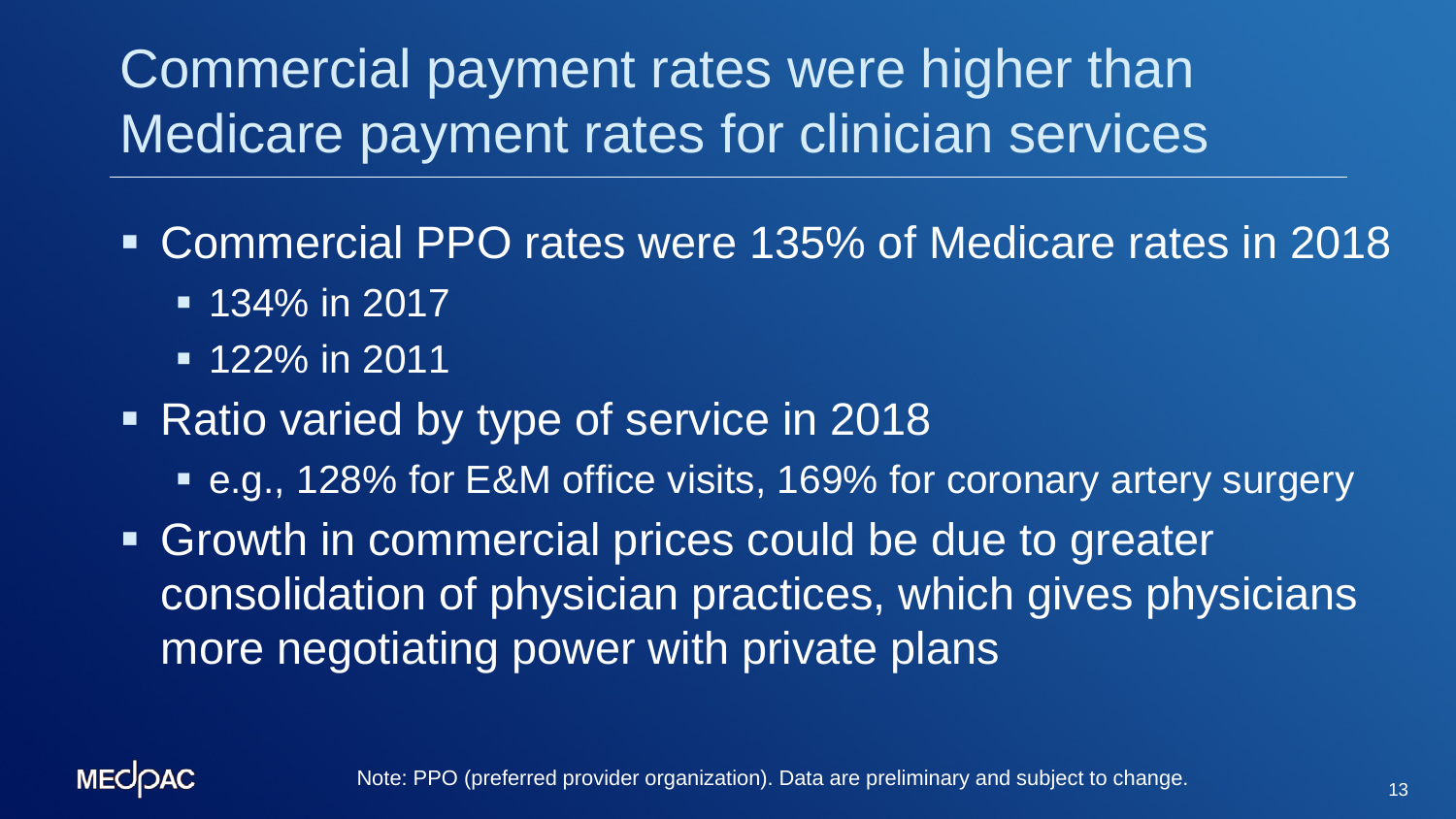## Median physician compensation from all payers grew by 18.6% from 2014 to 2018

- Median compensation (all specialties) was \$302,000 in 2018
	- **Compensation much lower for primary care (\$243,000) than radiology** (\$448,000) and nonsurgical, procedural specialties (\$428,000)
- Physician compensation reflects Medicare's fee schedule because many insurers use Medicare's RVUs
- **Thus, compensation probably reflects underpricing of ambulatory** E&M visits
- CMS will increase work RVUs for E&M office visits in 2021
- But CMS needs to do more to improve accuracy of fee schedule



Source: SullivanCotter's Physician Compensation and Productivity Survey, 2019. Note: RVUs (relative value units), E&M (evaluation and management). Data are preliminary and subject to change.